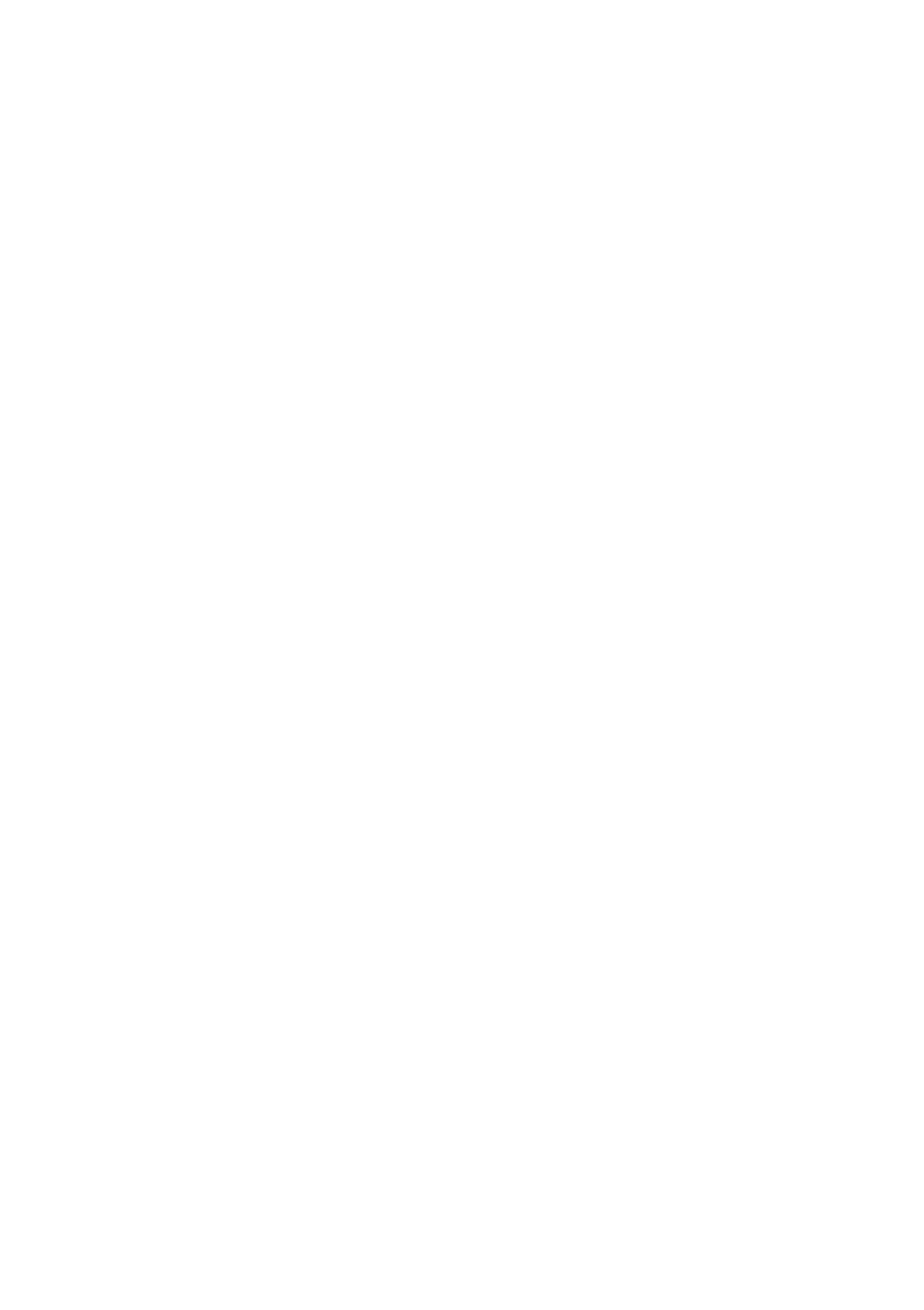## **CONTENTS**

| <b>WHERE TO START</b>         | 4  |
|-------------------------------|----|
| <b>AT HOME</b>                | 5  |
| <b>TRANSPORT</b>              | 8  |
| <b>FOOD WASTE</b>             | 9  |
| <b>GENERAL LIFE PRACTICES</b> | 10 |
| <b>DID YOU KNOW?</b>          | 12 |
| <b>SIR DAVID ATTENBOROUGH</b> | 13 |
| <b>SOME REFERENCES</b>        | 14 |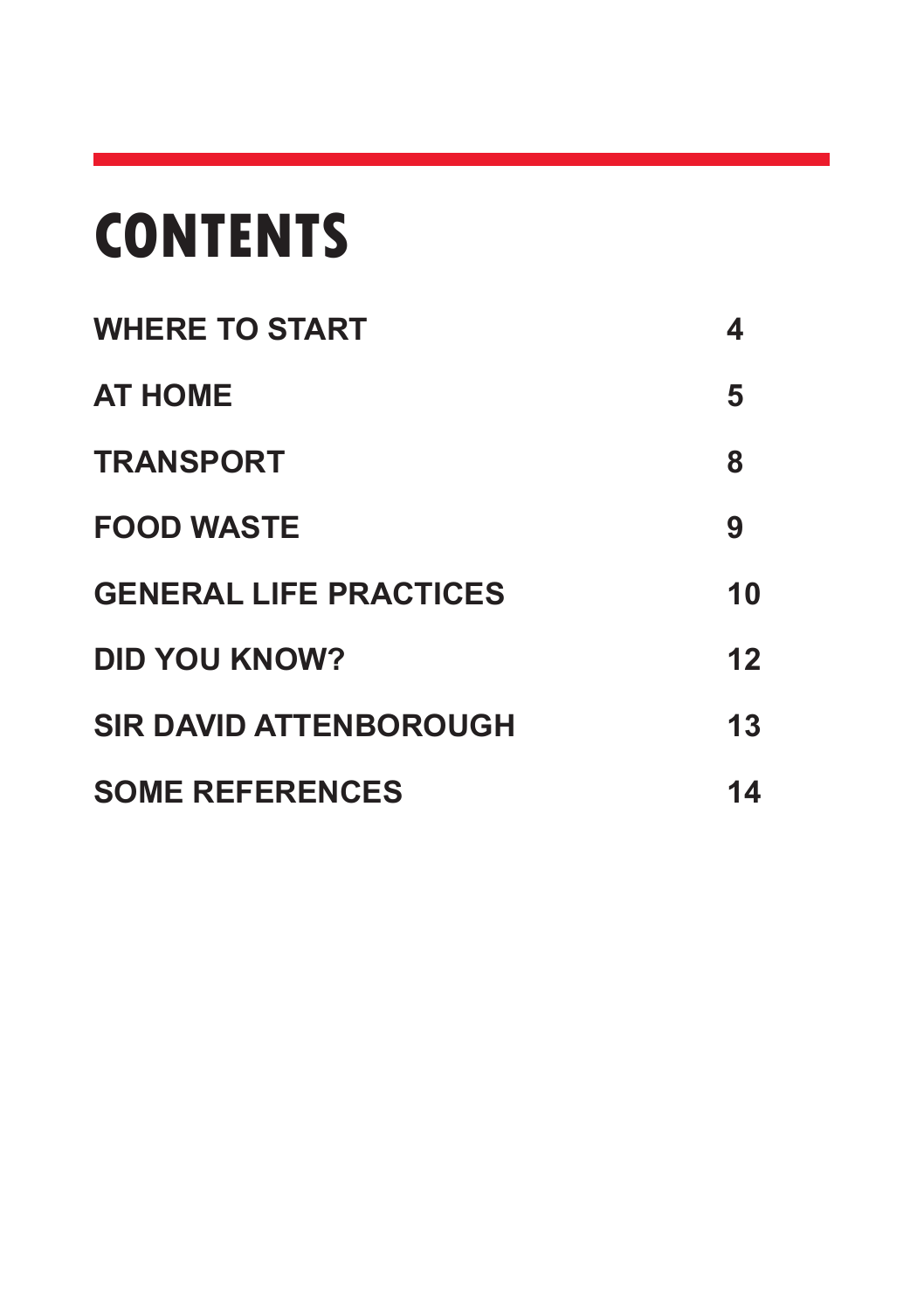### **WHERE TO START**

#### **Let's say you want to reduce your emissions by 50%—**

What would your life be like?

What would you need to change?

#### **Calculate your approximate carbon footprint for the last year.**

Visit: www.conservation.org>carbon-footprint-calculator

www.carbonfootprint.com>calculator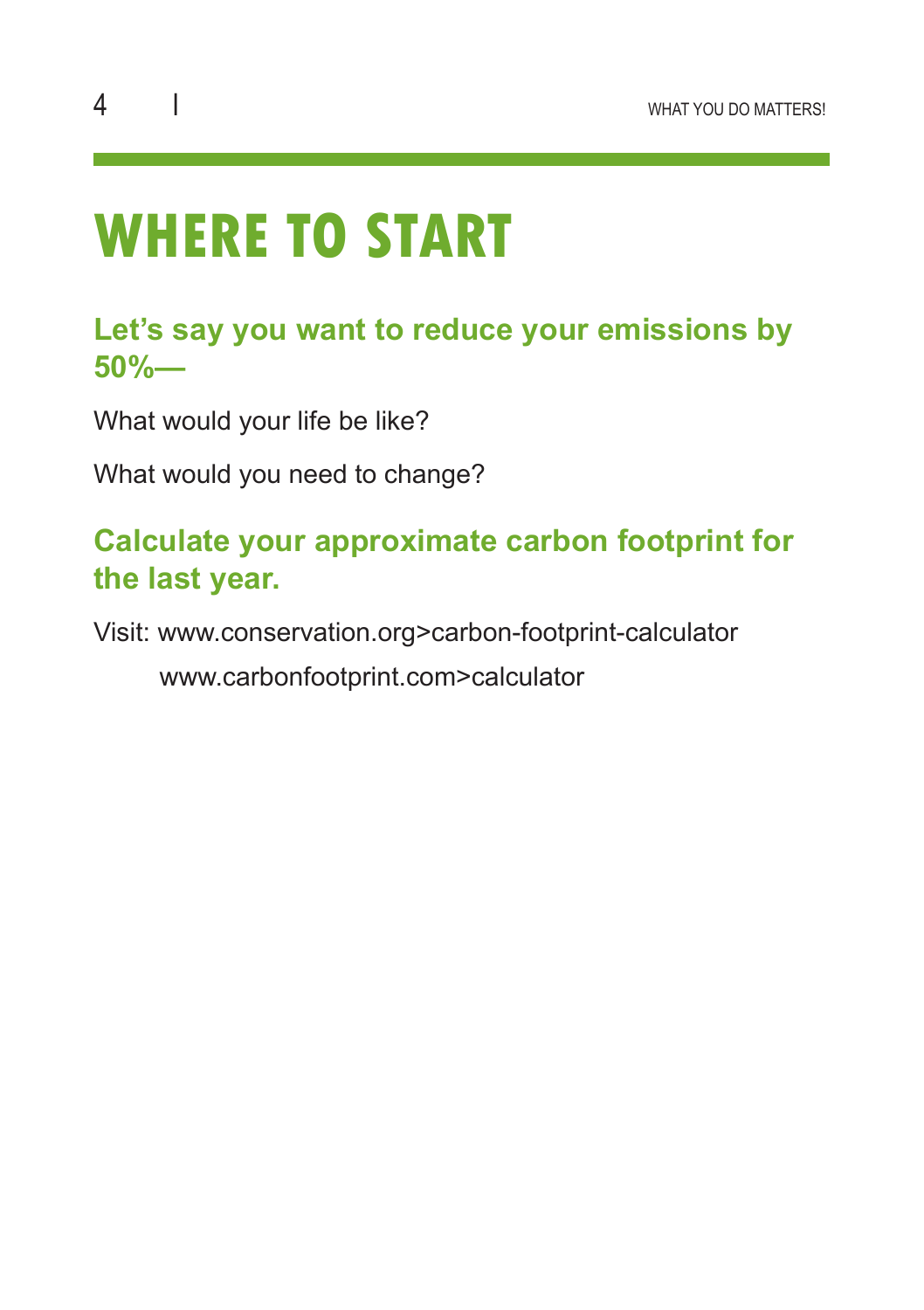## **AT HOME**

#### *Think about installing solar panels.*

Consider replacing an electric hot water service with a solar one. Look for government supported programs to reduce the cost and seek advice from government installers.

#### *Use the council green bin for organic waste, prunings and kitchen scraps if you have this service.*

You can have your own compost bin and produce nutritious soil for your garden. This produces far fewer greenhouse gases than putting into landfill.

#### *Use your Council's recycling bins well.*

By knowing what you can put in that will not contaminate the contents, making it unusable for recycling.

#### *Grow your own fruit and vegetables or join a community garden.*

Past generations grew some of their own produce, now food is a global industry. It takes just ten square metres of space to grown a year's supply of vegetables for one person.

#### *Swap all the light globes to efficient LED.*

Turn off all lights and standby switches when not in use.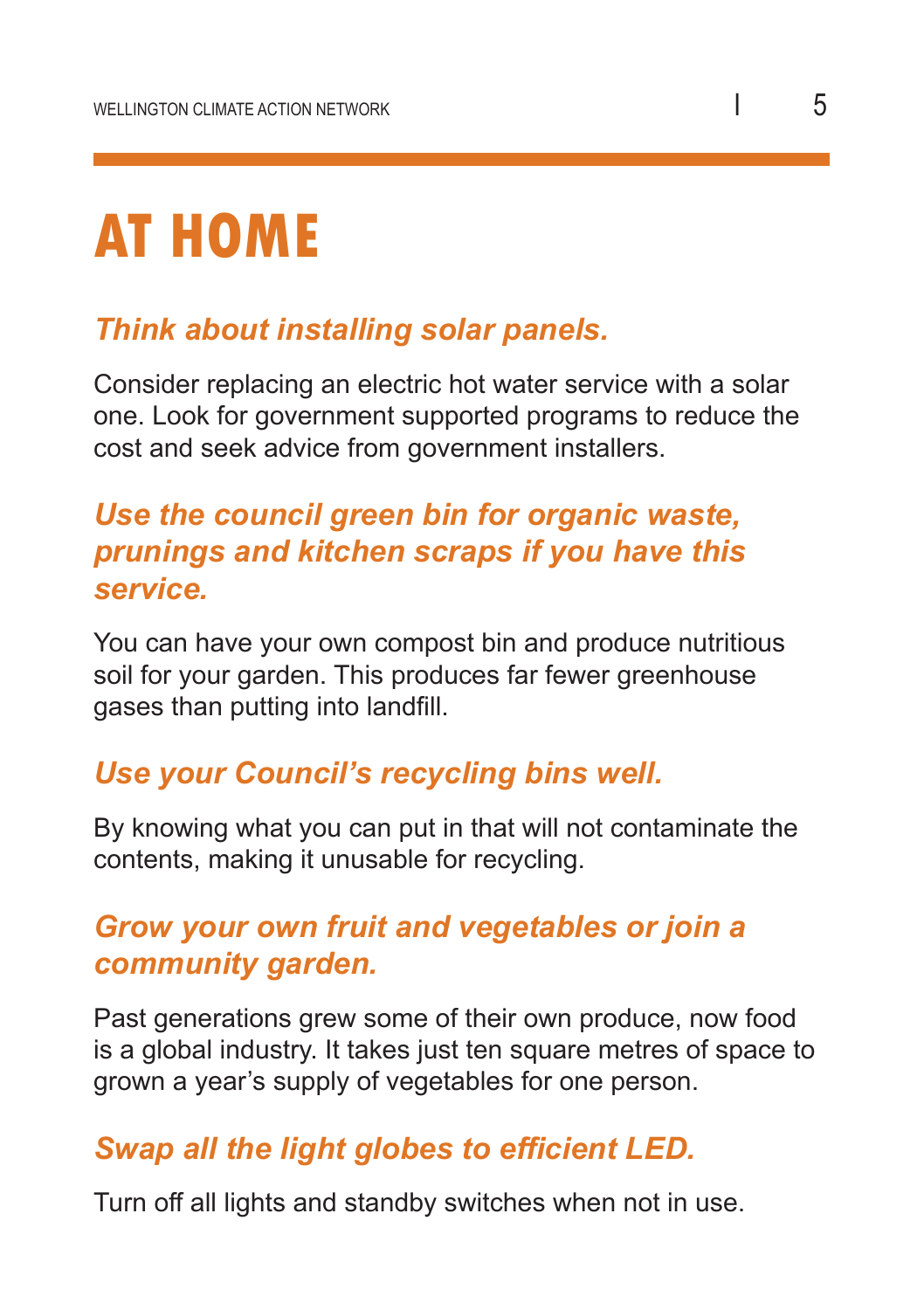#### *Reconsider and reduce your use of electrical appliances.*

Try to buy energy efficient appliances and check online for the durability of products—will paying a little more give you a more serviceable product?

#### *If the household temperature is a little uncomfortable don't turn on the heater or cooler immediately.*

Put on more clothes, take off some clothes (100% cotton clothes are cool, wool rather than synthetic clothes are warmer).

#### *Plants pull carbon dioxide into the soil.*

Any planting you do will assist this *draw down*, as it is called.

#### *Consider your use of bottled water.*

This industry is valued at \$35,000,000,000 and the direct water cost is estimated to be \$17,500. The rest goes into carbon polluting bottling and transportation. When you pay \$1.60 for a litre of bottled water you could have filled 2000 litres by tap into your permanent water bottle.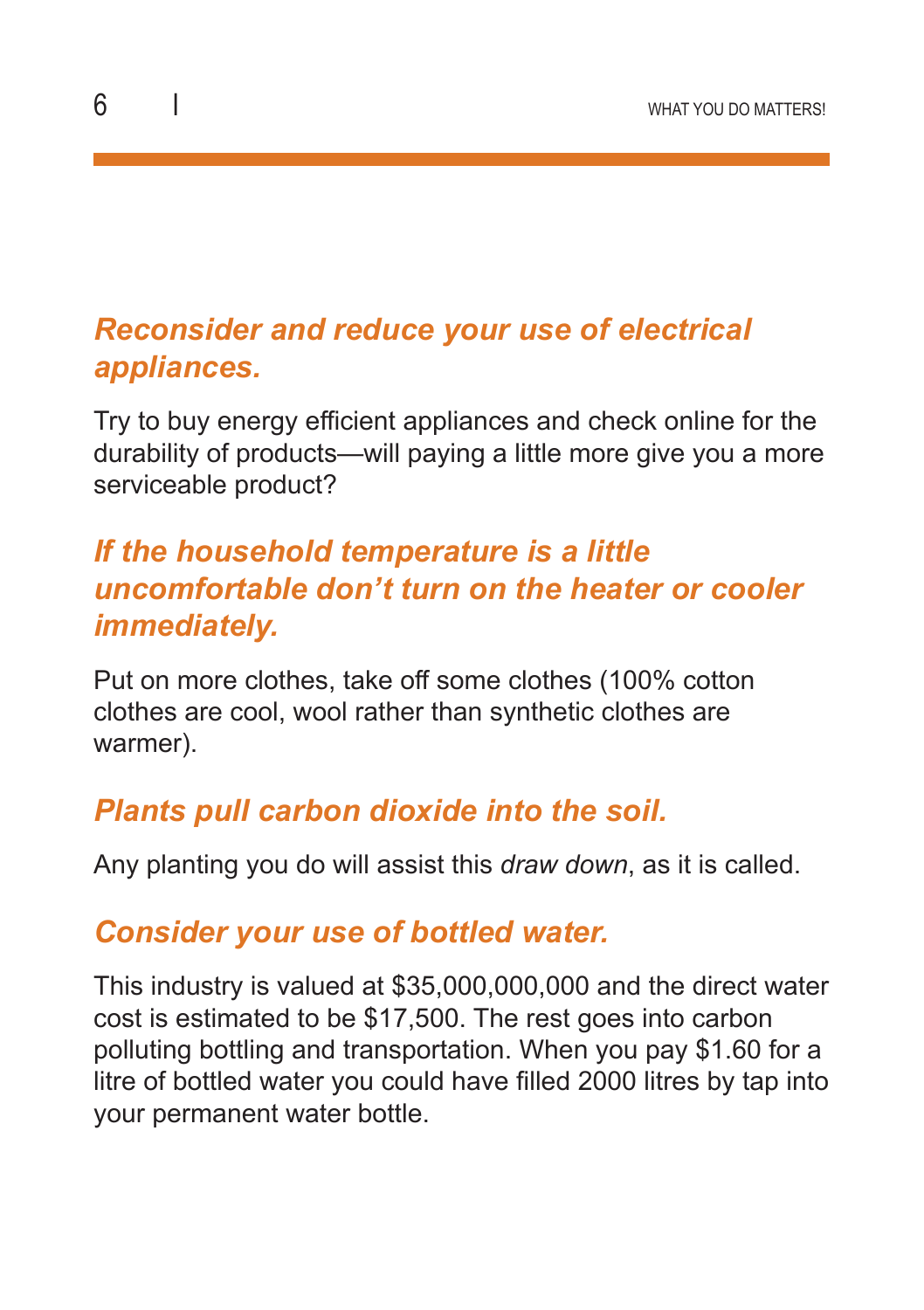#### *When visiting the supermarket—*

Avoid products that have excessive packaging as this all goes to land fill.

Try to buy locally grown and seasonal food (food that hasn't travelled long distances to get to you).

Take your own net bags (you can make them or purchase them online) to put your produce in thus avoiding the packaging that is increasingly used in supermarkets.

#### *Try reducing your meat intake.*

Cows produce methane gas—a powerful greenhouse contributor.

Doctors and nutritionists now consider that two meat free meals each week is a healthier way to live.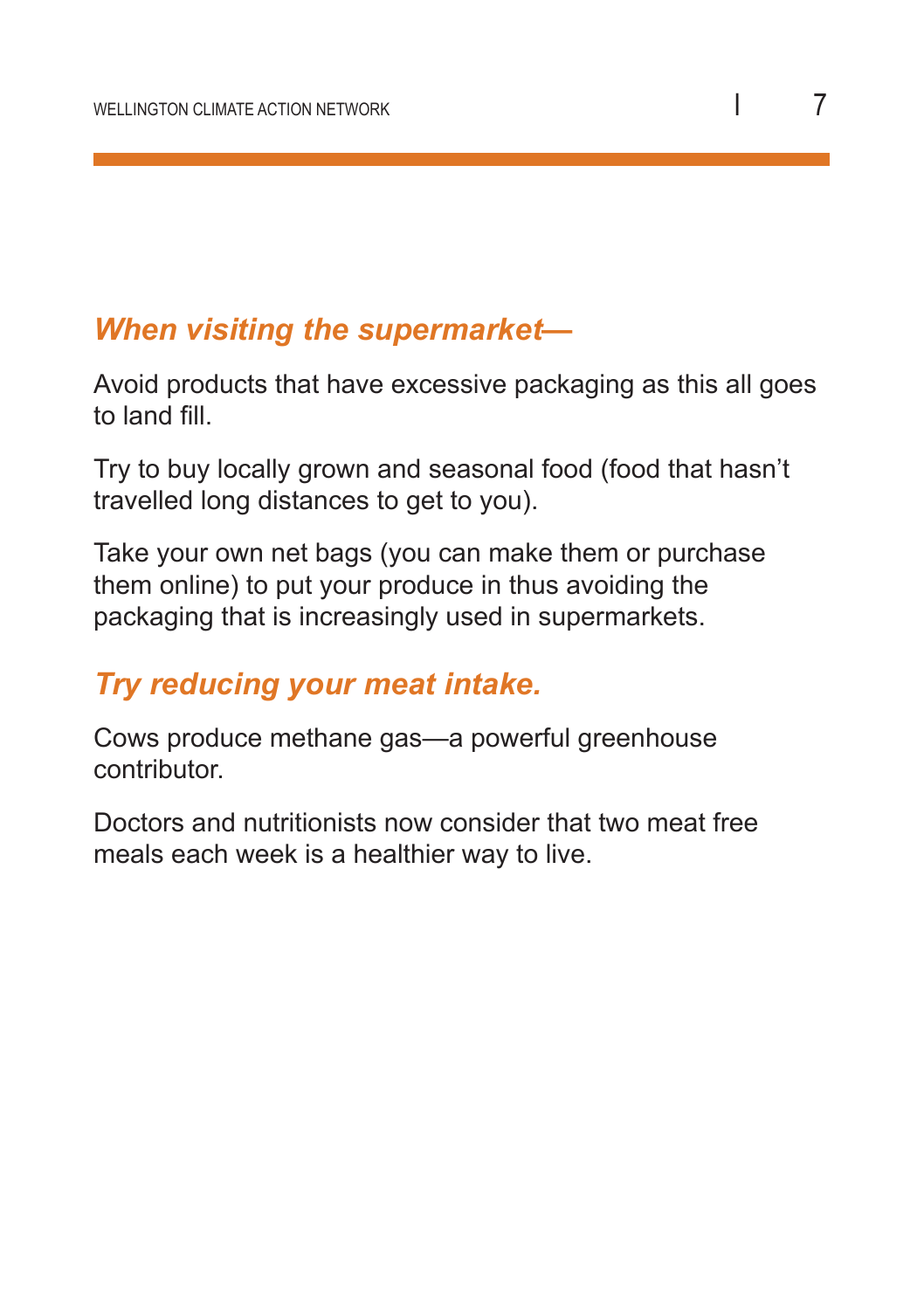### **TRANSPORT**

#### *Attempt to reduce your transport emissions by—*

- car-pooling
- cycling
- walking
- using public transport

#### *Family car—*

Make sure the family car is serviced regularly so it runs efficiently.

When upgrading your car consider fuel efficiency or an electric model.

#### *Going to the shops—*

If you need to drive to the shops, try to do all shopping in one visit rather than shopping daily.

A good way to shop for food is to plan the menu for a week so you know exactly what to purchase. This also limits wastage of food that was bought for a 'may be' meal that never eventuated.

#### *Reconsider and reduce you plane flights—*

Technology has not advanced to a stage where a low carbon option is available for air travel but carbon offsets can be purchased from reliable and reputable companies.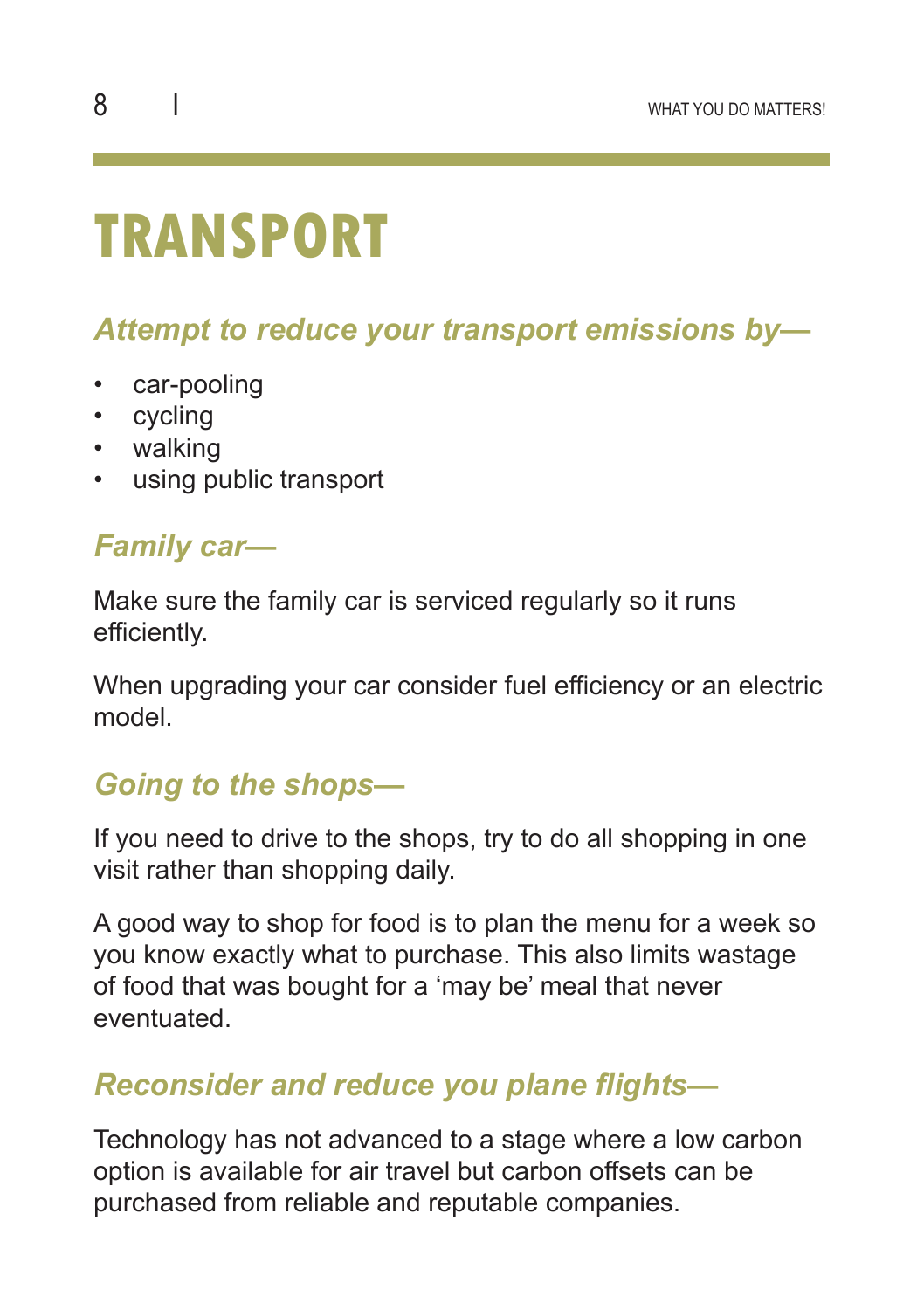### **FOOD WASTE**

#### *Food waste is a huge problem in the developed world.*

In Australia we throw out one fifth of the food we buy each week! See 'A good way to shop' on the previous page for a tip on how to reduce your household food waste.

#### *If vegetables are looking a little tired in your fridge.*

Vegetables can be chopped, frozen and used later for soups or in stir fires.

#### *Understand the difference between a 'use by' and 'best before' date.*

The 'use by' date is a conservative estimate of the time it takes for food to go off. The 'best before' dates are recommendations from the manufacturer for when the product tastes its best.

*Needless rotting food in landfill produces greenhouse gas.*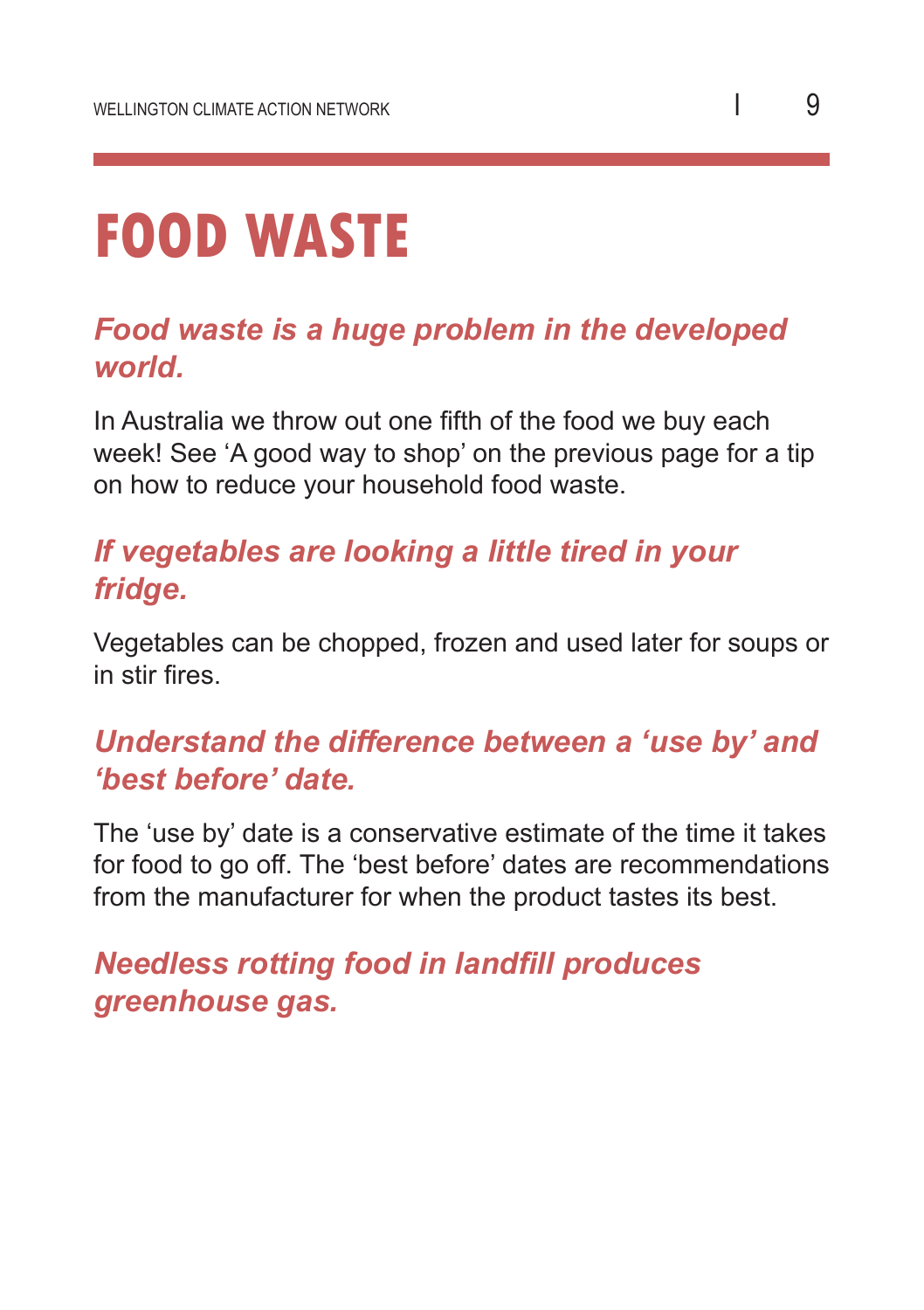## **GENERAL LIFE PRACTICES**

#### *Deal with banks, superannuation funds and insurance companies that are climate friendly.*

Visit: www.tinyulr.com/y47laq6v

Climate Action 100+ is worth googling. There is a huge group of investment managers that pressure greenhouse gas emitters to reform.

#### *Where possible, donate things to op shops and charities.*

#### *Use recycling sites—*

- electronics to an e-waste collection site (check your local council for dates and locations).
- batteries can be recycled at supermarkets and electronics stores
- some libraries have light bulb, battery and phone recycling collections

#### *Planting trees.*

Carefully chosen trees for your property keeps the atmosphere cooler and draws carbon down into the soil.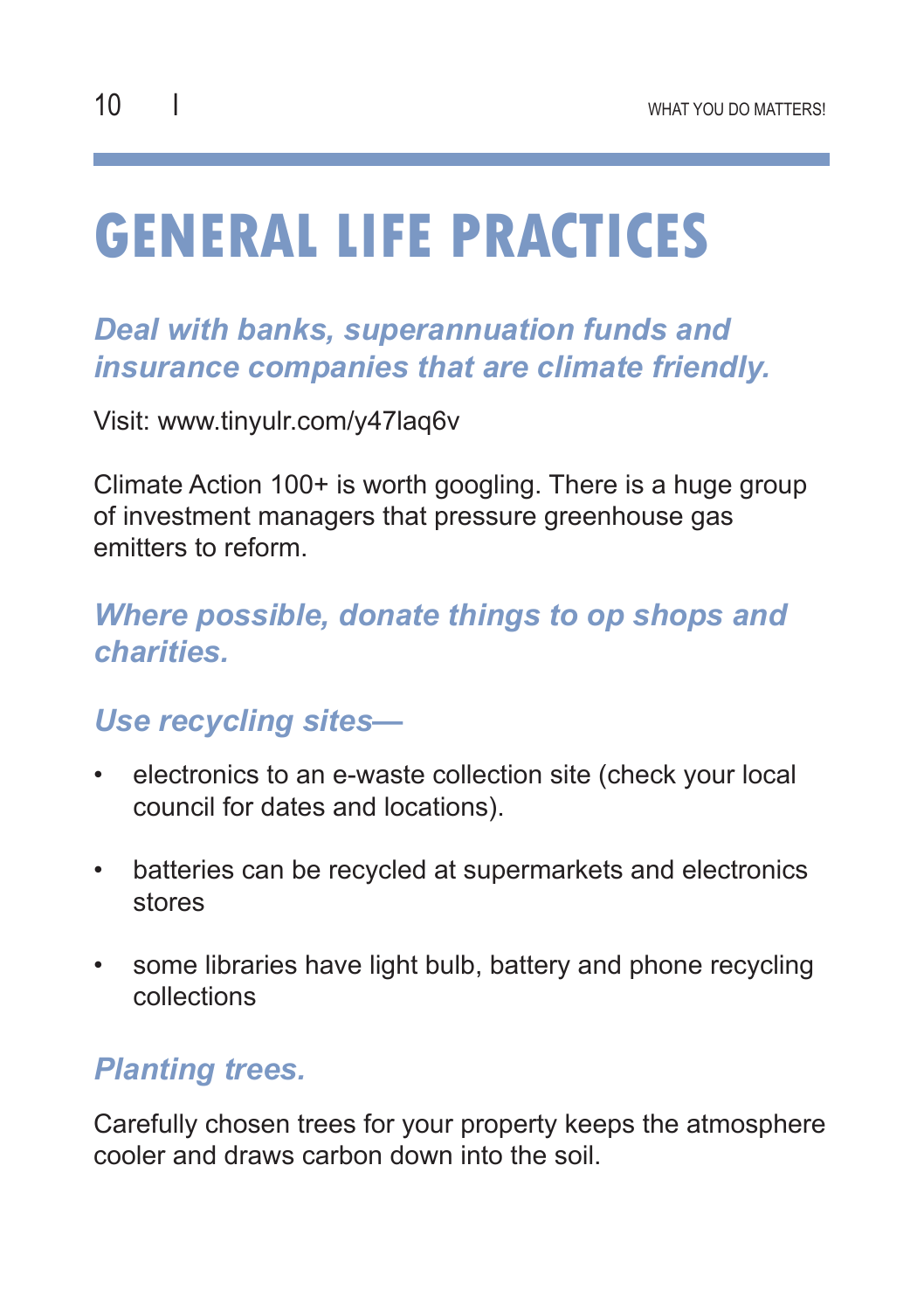#### *Consider your purchases.*

Consider buying less stuff of which so much ends up in landfill.

#### *We have adapted to the ban on single use plastic bags. Perhaps we can look at making other sensible choices to avoid using plastics.*

Bin liners—supermarkets stock a corn starch product that will break down in sunlight.

Multix Greener products (cling film, garbage bags, recycled foil) either break down when exposed to the environment or have considered recycling as part of the manufacturing of the product.

#### *Shopping and purchasing from habit of choice.*

Looking at products with an environmental lens can trigger a switch to greener items.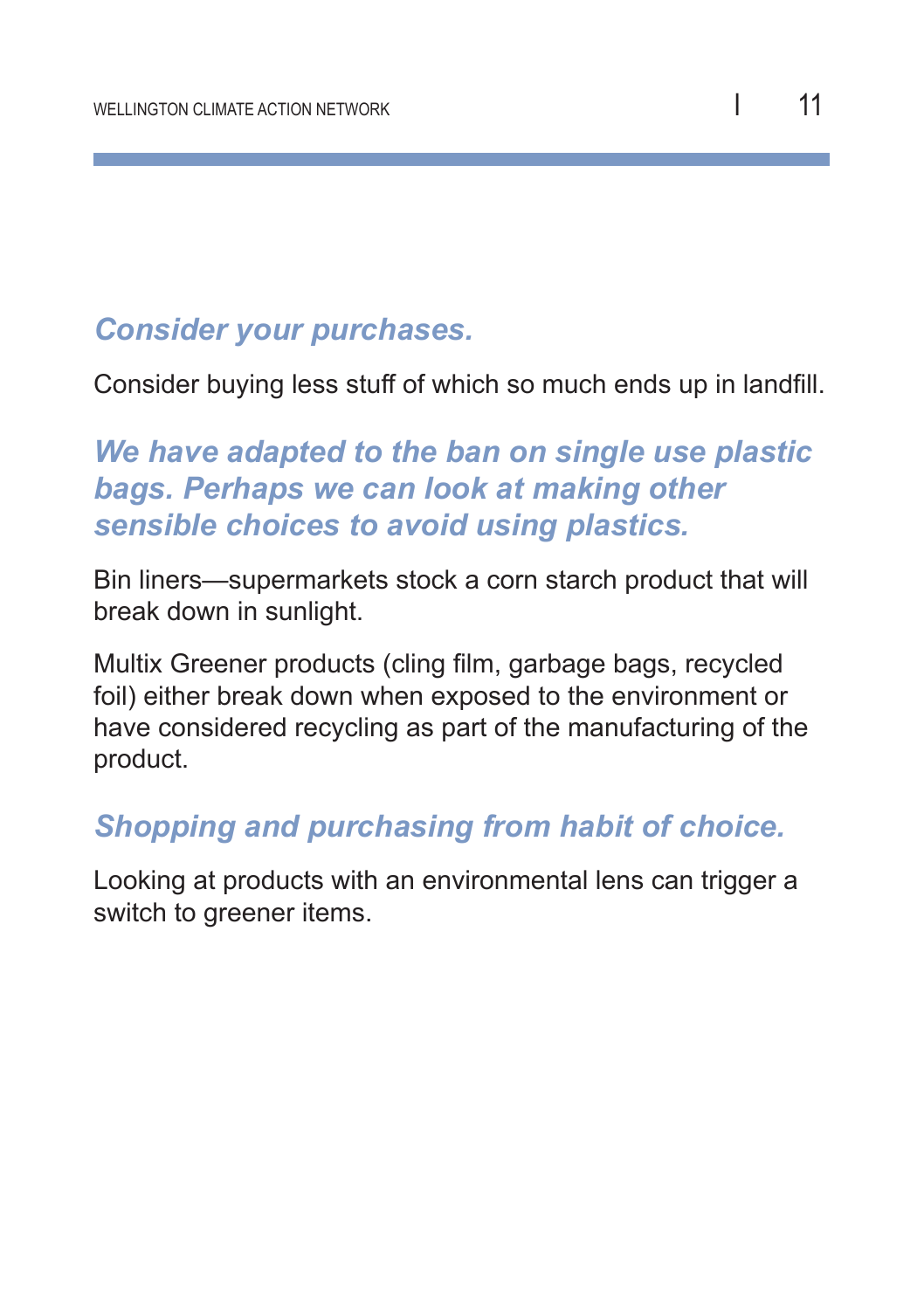# **DID YOU KNOW?**

#### *The world now consumes a staggering 80 billion pieces of clothing each year.*

This is a 400% increase on two decades ago.

On average a garment is worn just four times.

Considering the resources used to make an article of clothing, fashion is the second most polluting industry on the planet after fossil fuels.

It takes 2720 litres of water to make a t-shirt—that's how much one person would normally drink over a 3 year period!

#### *What you can do?*

Consider not being a slave to the clothes industry by being mindful of what/how much you purchase.

The 'make do and mend' attitude can be applied to clothes but also to other areas of our life. An attitudinal shift can make a huge difference in your carbon footprint.

Talk with friends/colleagues about such matters as climate warming; waste to landfill; our small changes that collectively can mean a lot for the planet.

Remember that individual actions matter and that their ripple effect is more expansive than we can imagine.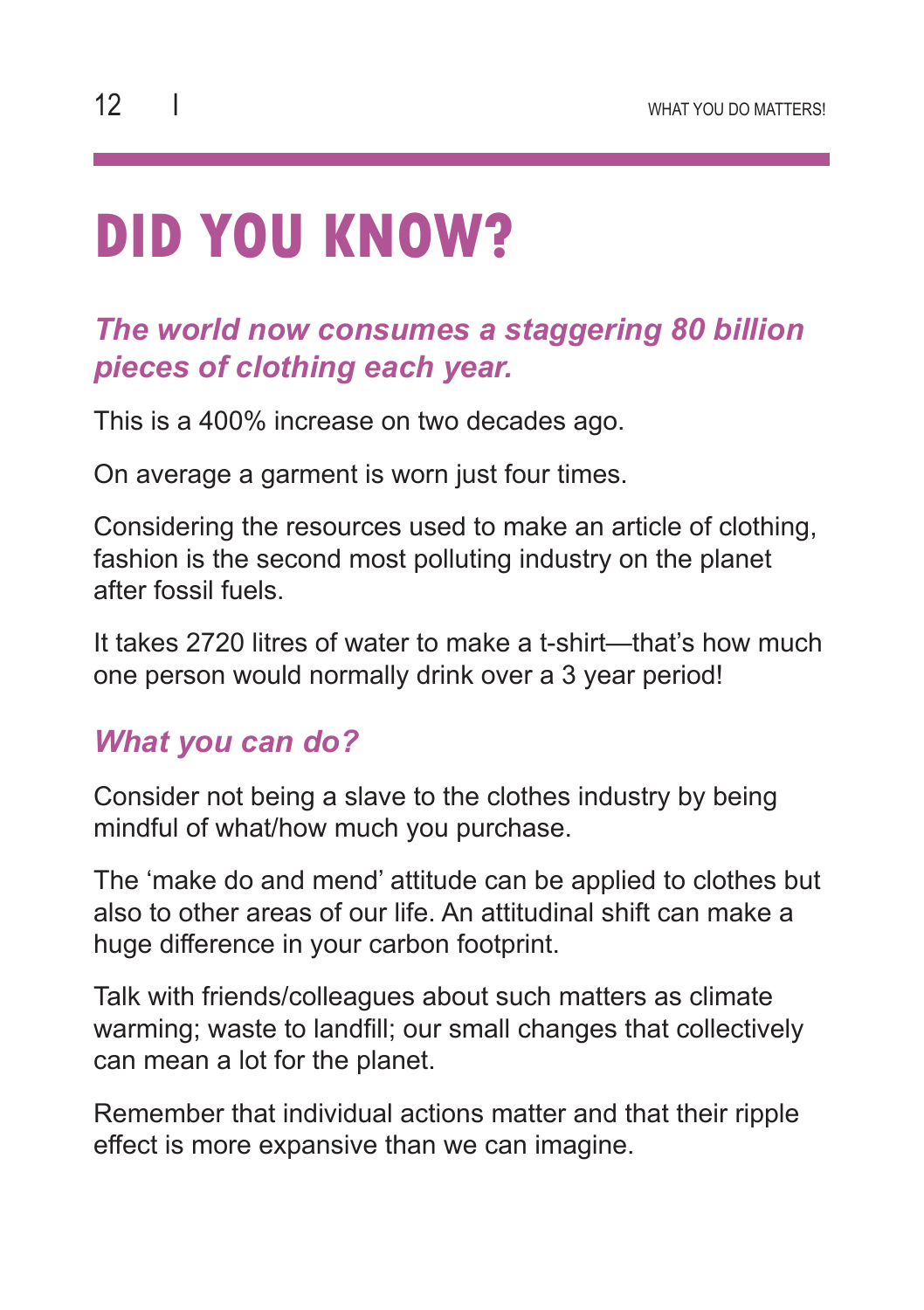## **SIR DAVID ATTENBOROUGH**

to the UK Parliament 9 July 2019

*'We cannot have infinite growth.'*

*'The facts are incontrovertible now that human activity is damaging the planet in a way not seen 50 years ago.'*

*'We need to make lifestyle changes.'*

*'We cannot be too radical in our efforts to reduce, re-use, recycle.'*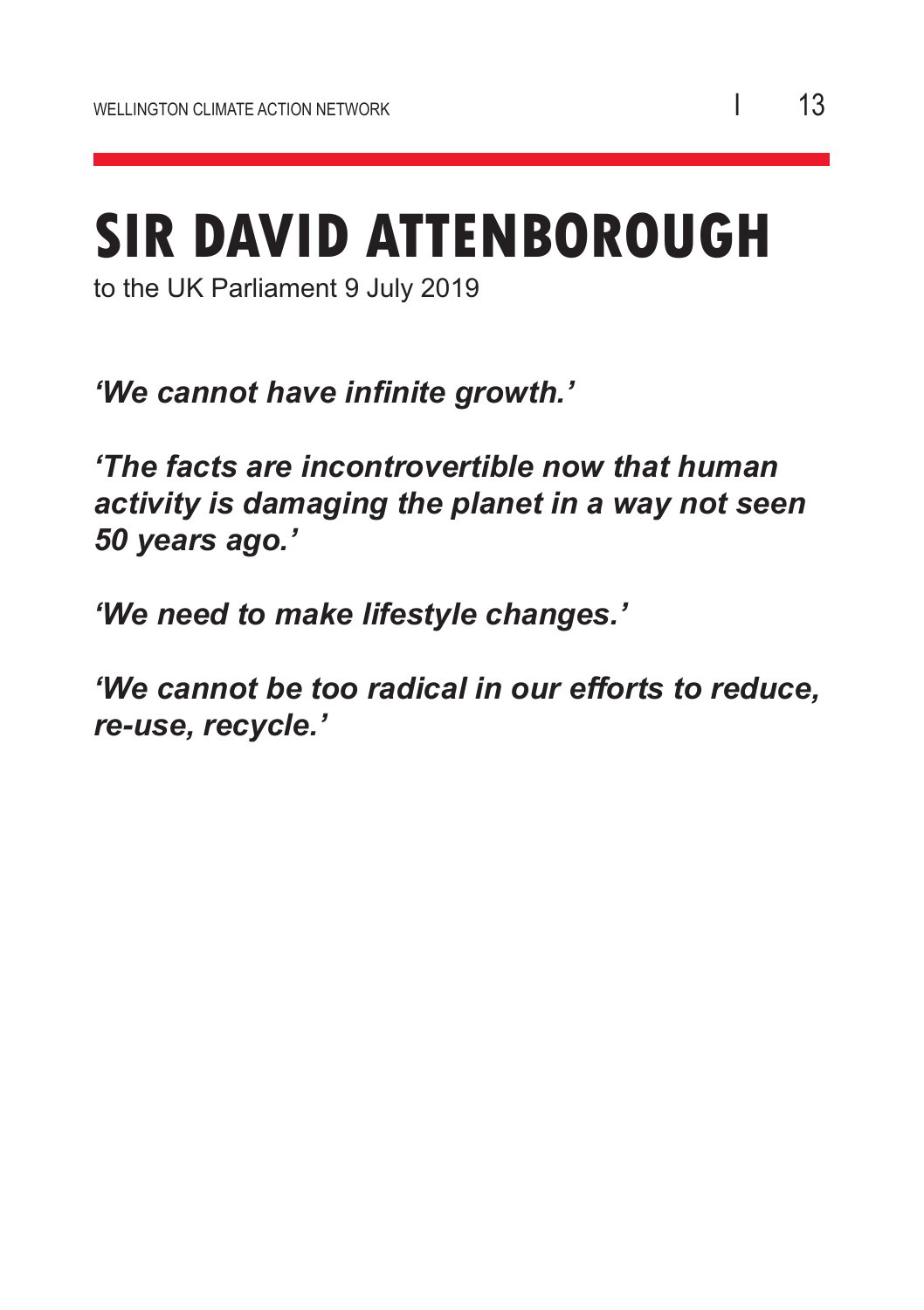## **SOME REFERENCES FOR ASSISTING YOUR TRANSITION**

*How to Change Things When Change is Hard* Health, C & Heath, D. (2011) Switch: Random House

*A Zero Waste Life in Thirty Days*

Anita Vandyke - www.anitavandyke.com Penguin Random House Australia (2018)

*Climate Change* www.climaterealityproject.org

*Food Waste* www.abc.net.au/news/2013-10-08/food-waste-value-australia/4993930

*Plastic Pollution* www.plasticpollutioncoalition.org

*Quitting Plastic* Clara Williams Roldan Angus & Robertson 2019